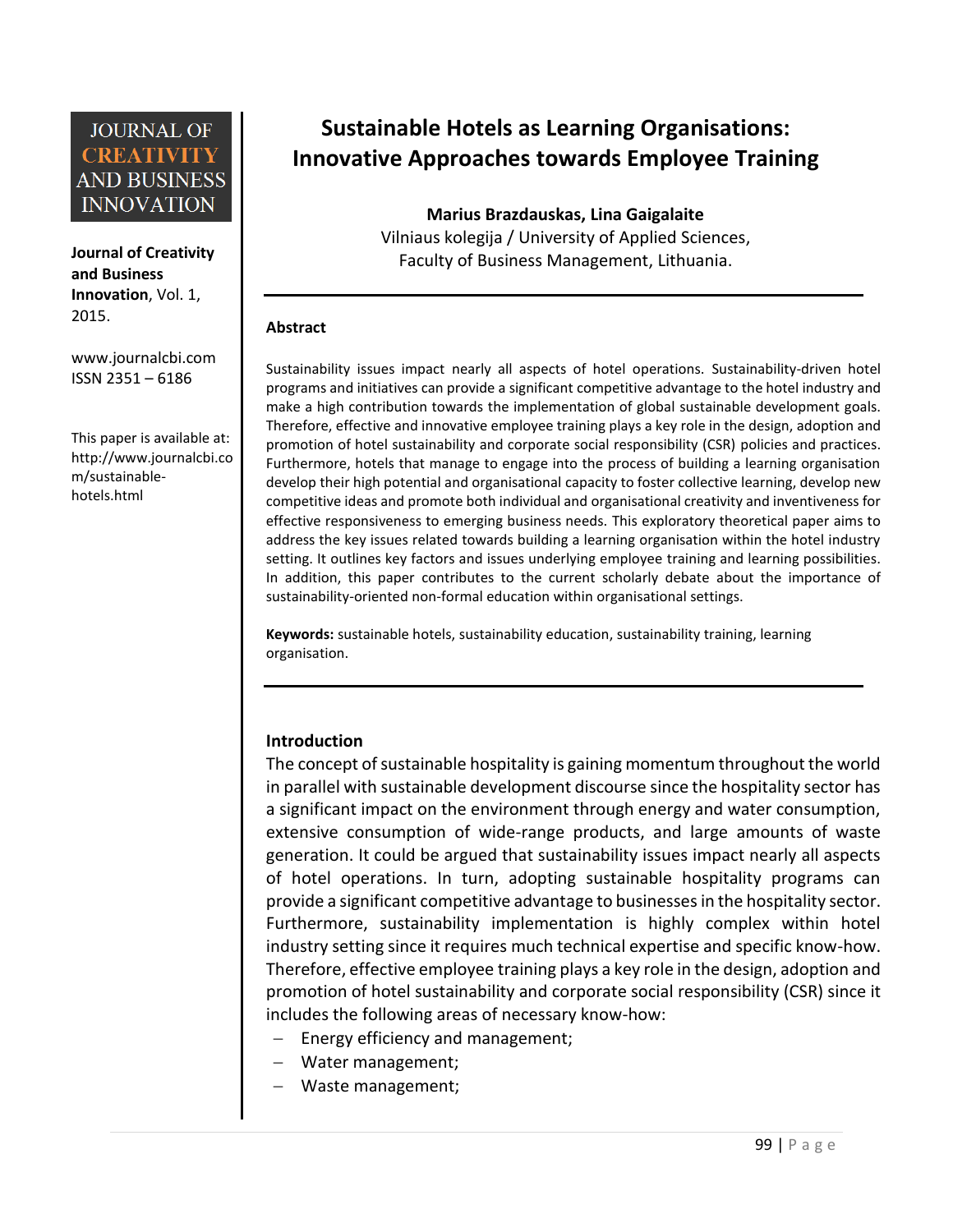**Journal of Creativity and Business Innovation**, Vol. 1, 2015.

[www.journalcbi.com](http://www.journalcbi.com/) ISSN 2351 – 6186

This paper is available at: [http://www.journalcbi.co](http://www.journalcbi.com/ideation-using-analogies.html) [m/sustainable](http://www.journalcbi.com/ideation-using-analogies.html)[hotels.html](http://www.journalcbi.com/ideation-using-analogies.html)

- Air quality management;
- Sustainable purchasing;
- Biodiversity and conservation;
- Sustainable site management.

 However, since sustainability-oriented strategies are rather new for hotel industry, employees and customers are largely unaware of sustainable issues, challenges and alternatives, so hotels first need to think of themselves as educators. This approach implies that hotels need to expand their training and educational opportunities and move their employee education and knowledge towards the larger issues of pollution, diminishing biodiversity, climate change, waste and resource management, and other environmental and social problems. According to Sloan et.al (2013), the entire organisation and workforce is partly responsible for the sustainable development within the organisation. When working with sustainability, it is important for the entire organisation to stay well informed and to educate employees, sales personnel and suppliers about hotel's sustainability goals and priorities. Educational approach towards employees helps to foster their interest in the hotels sustainability-inspired efforts. If a hotel follows strategic hotel sustainability efforts, its staff could also become more efficient in different areas of sustainability-inspired practices: waste management and recycling, sustainable purchasing, etc. Furthermore, employees and hotel operational departments must understand how sustainability-driven initiatives and strategic goals affect their organisational functions in order to promote their effective implementation and better assess strategic considerations. Once highly educated on sustainability issues, the hotel staff may become a large contributor towards further organisational sustainable development. For instance, if the catering personnel become more educated and well-trained at waste management, this could improve the entire facility's waste management operations and highly contribute towards sustainability goals.

 During the past several years, many scholars have suggested that learning may be the only source of competitive advantage for organisations since the hallmark of effective organisations is their capacity to learn. Currently the notion of the learning organisation has generated tremendous debate and academic discussions. As defined by Senge (1990), a learning organisation is the one where people continually expand their capacity to create the results they truly desire, where new and expansive patterns of thinking are nurtured, and where collective aspiration is set free. This approach refers to an organisation that promotes continual organisational renewal by embedding a set of core processes that support their capacity to learn, adapt and change. The learning organisation is arguably a promising path for building sustainable competitive advantage in view of the easy replication of other sources of value creation and the corollary imperative of capitalizing on new knowledge, inferences and insights (Jamali and Sidani, 2008). According to Garvin (2008), a learning organisation is not cultivated effortlessly. It arises from a series of concrete steps and widely distributed activities. He further states that learning processes involve the generation,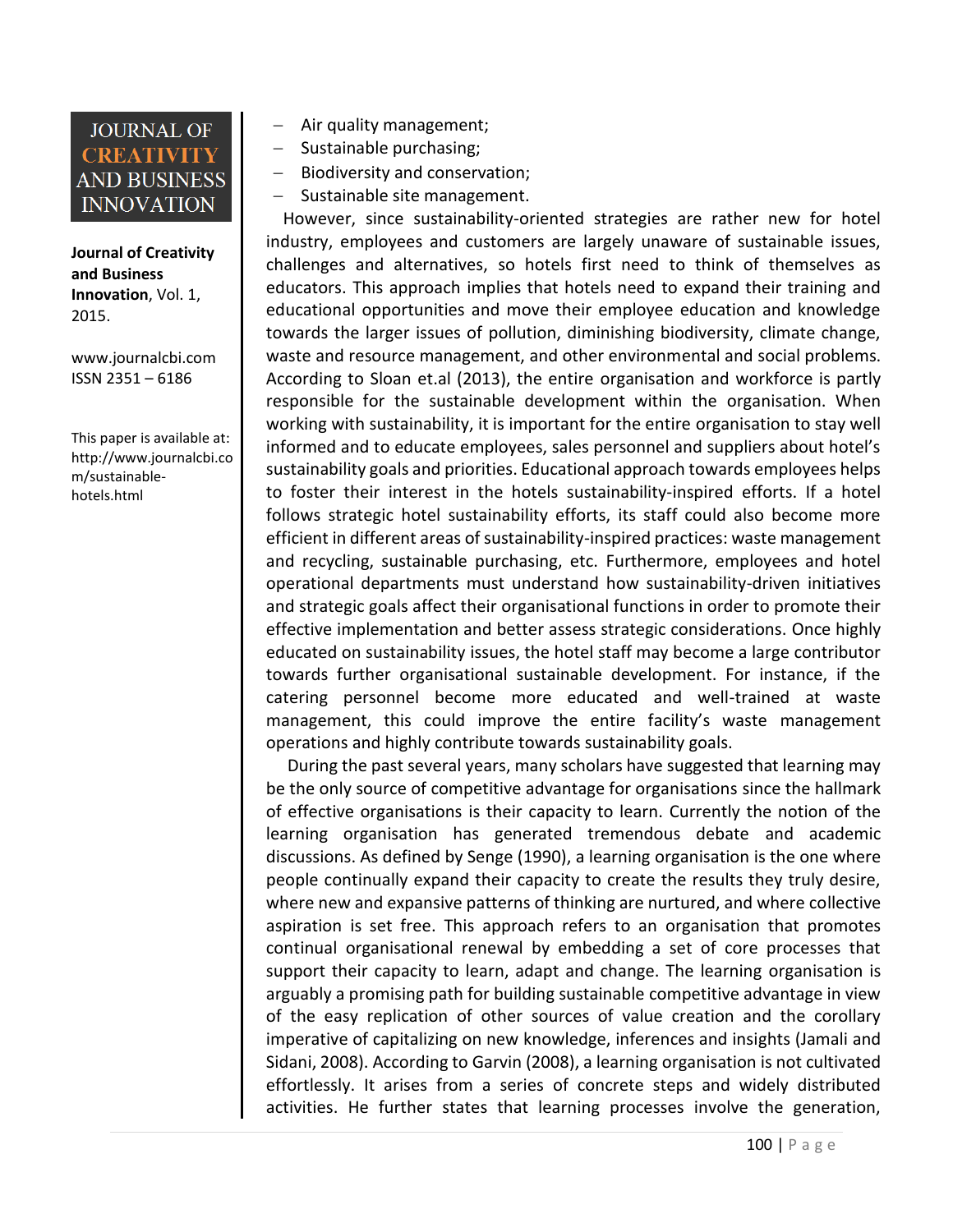**Journal of Creativity and Business Innovation**, Vol. 1, 2015.

[www.journalcbi.com](http://www.journalcbi.com/) ISSN 2351 – 6186

This paper is available at: [http://www.journalcbi.co](http://www.journalcbi.com/ideation-using-analogies.html) [m/sustainable](http://www.journalcbi.com/ideation-using-analogies.html)[hotels.html](http://www.journalcbi.com/ideation-using-analogies.html)

collection, interpretation, and dissemination of information. They include experimentation to develop and test new products and services, intelligence gathering to keep track of competitive, customer, and technological trends, disciplined analysis and interpretation to identify and solve problems, and education and training to develop both new and established employees.

 This exploratory theoretical paper aims to address the key sustainabilityoriented employee training issues relevant to the hotel industry in the context of a learning organisation theory. It outlines key factors and issues underlying employee involvement into sustainability-driven initiatives and goals, the role and effectiveness of training and learning.

#### **Assessment of training opportunities for hotel industry employees**

Sustainability-oriented training provides employees with the additional skills and knowledge to help them to accomplish tasks and carry out procedures or operations related to sustainability. Furthermore, effective employee-oriented educational approach clarifies organisational expectations and creates consistency in employee behaviours and priority-setting. Sustainability-oriented training also ensures that all employees have the right skills and competences to support sustainability strategy implementation, since it helps to raise employee awareness of important issues and also improve necessary skills.

 Sustainability training can cover everything from sustainability policies, programmes, goals, and performance related to all aspects of hotel operations, including suppliers, waste and emission management, product design and life cycle (Maon et al., 2009). Employees need to learn about their role in supporting sustainability in a transformative way that helps them acquire a new mind set, competences, skills, and behaviours. Therefore, hotel management should promote and design effective learning opportunities and tools to meet the needs of a hotel. In order to maintain a competitive edge, effective businesses are adopting new approaches to learning. Today there are many innovative opportunities for employee training, which could be applied towards hotel industry settings:

- **Sustainability-driven coaching.** This type of coaching invites consultants, experts or hotel sustainability officers to train, educate and lead employees or their teams on specific tasks. As a result, employees may gain renewed motivation to pursue their goals and enhance their passion for achieving sustainability-inspired goals. Sustainability-driven coaching may lead to higher productivity and fulfilment of goals.
- **Internal or external workshops or seminars.** Organizing sustainabilityinspired meetings or workshops for employees by inviting outside speakers to address smart environmental practices could be the first step forward to advance sustainable practices within an organisation. Each meeting is a unique opportunity to raise awareness among employees about the benefits of sustainability-driven services, innovations and products. This approach helps employees to stay up-to-date on sustainability issues and understand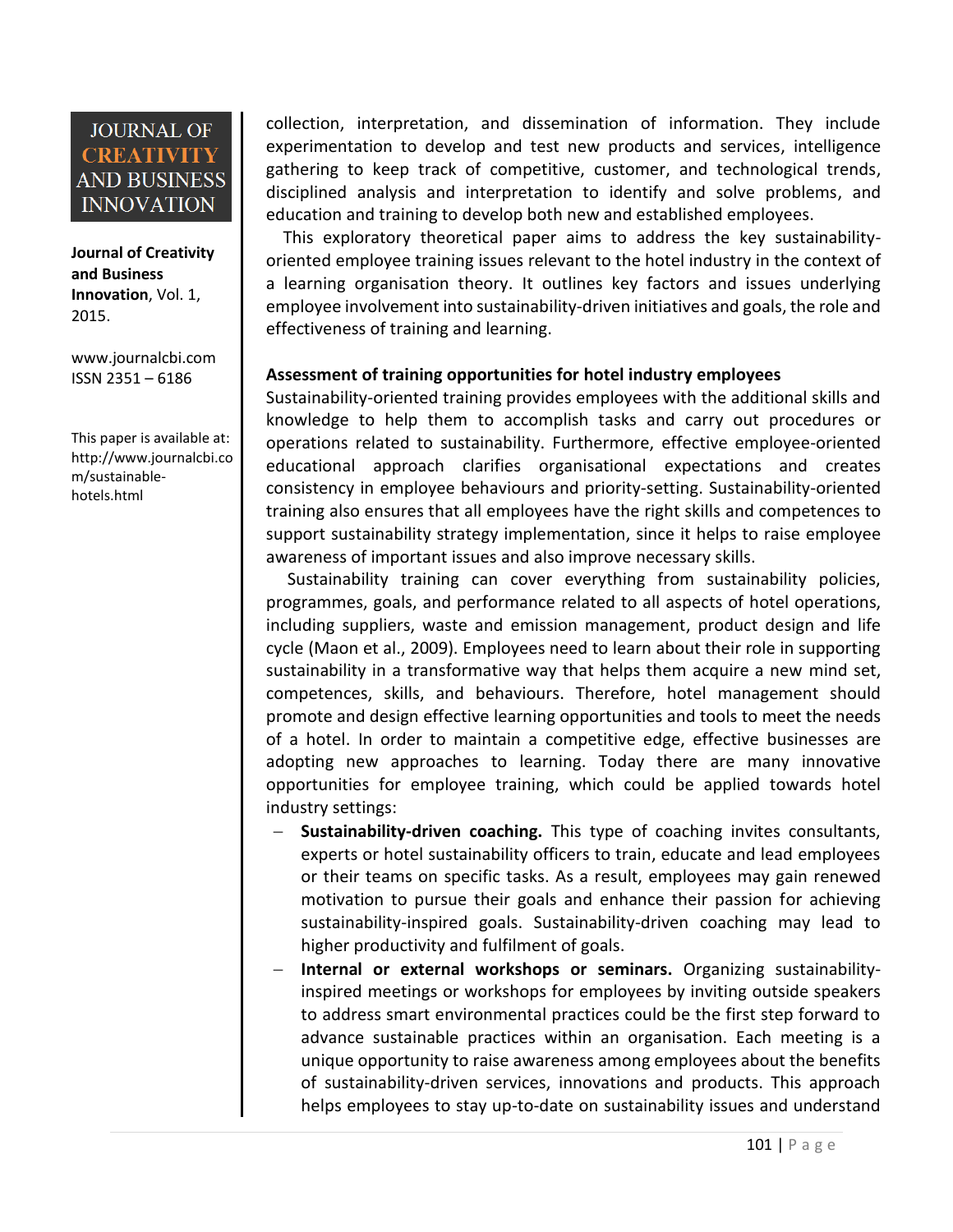**Journal of Creativity and Business Innovation**, Vol. 1, 2015.

[www.journalcbi.com](http://www.journalcbi.com/) ISSN 2351 – 6186

This paper is available at: [http://www.journalcbi.co](http://www.journalcbi.com/ideation-using-analogies.html) [m/sustainable](http://www.journalcbi.com/ideation-using-analogies.html)[hotels.html](http://www.journalcbi.com/ideation-using-analogies.html)

the bigger picture of the whole process. While little research has explored the role of informal education, Molnar and Mulvihill (2003) note that inviting in industry leaders to speak to employees can inspire new sustainability initiatives. Seminars and workshops can be an effective, open environment for sharing ideas, exchanging perspectives and gaining new insights. In addition, seminars and workshops provide employees with intensive exposure to a topic through presentations and discussions led by multiple experts.

- **Internal or external training courses.** This type of training may consist of a single (or multi-day) course or a series of related courses that enhance a range of required skills, knowledge, and attitudes. External courses may include short courses (or workshops) and the longer (usually part-time) courses that often leads to a qualification. Moreover, training opportunities may include distance learning possibilities.
- **Job-swapping opportunities.** Some hotels may provide employees with possibilities to try a job-swap approach to learn sustainable practices. For instance, hotel managers could arrange short-term visits between employees from a "sustainably advanced" hotel to a "beginner" hotel so that "beginners" could see how "sustainably advanced" hotels operate and, in turn, employees from "sustainably advanced" hotels could provide their feedback in "beginner" hotels.

 Sustainability-oriented education is a living, evolving phenomenon; therefore, employees should be encouraged to share their new knowledge and know-how among other employees. Once some employees visit sustainability-inspired seminars, they should be encouraged to share new information with other employees and spread the best know-how practices. In turn, hotels could provide employees with information-sharing boards or websites to keep them up-to-date. Indeed, there are numerous opportunities to promote non-formal sustainability education and eco-literacy among employees. Some of the few innovative approaches towards sustainability education are the following:

 **Forming objective-based learning teams.** Since the area of sustainability includes many complex situations and possibilities, learning groups or teams are formed when employees need to focus their own learning on a particular interest area; for instance, a team for waste management, a team for energy efficiency, a team for biodiversity and conservation. This approach reinforces learning through the on-going peer support provided by regular learning team meetings and stimulates the on-going commitment towards reaching planned objectives. According to Goh (1998), a key to strategic building block for a learning organisation is emphasis on teamwork. By working in teams, employees bring their collective skills and knowledge to bear on problems and to develop innovative ideas for the organisation. Teams can leverage information and knowledge, broaden team-member competency and bring a diversity of thinking knowledge and behaviours to bear on understanding and action (Bennet and Bennet, 2004).This approach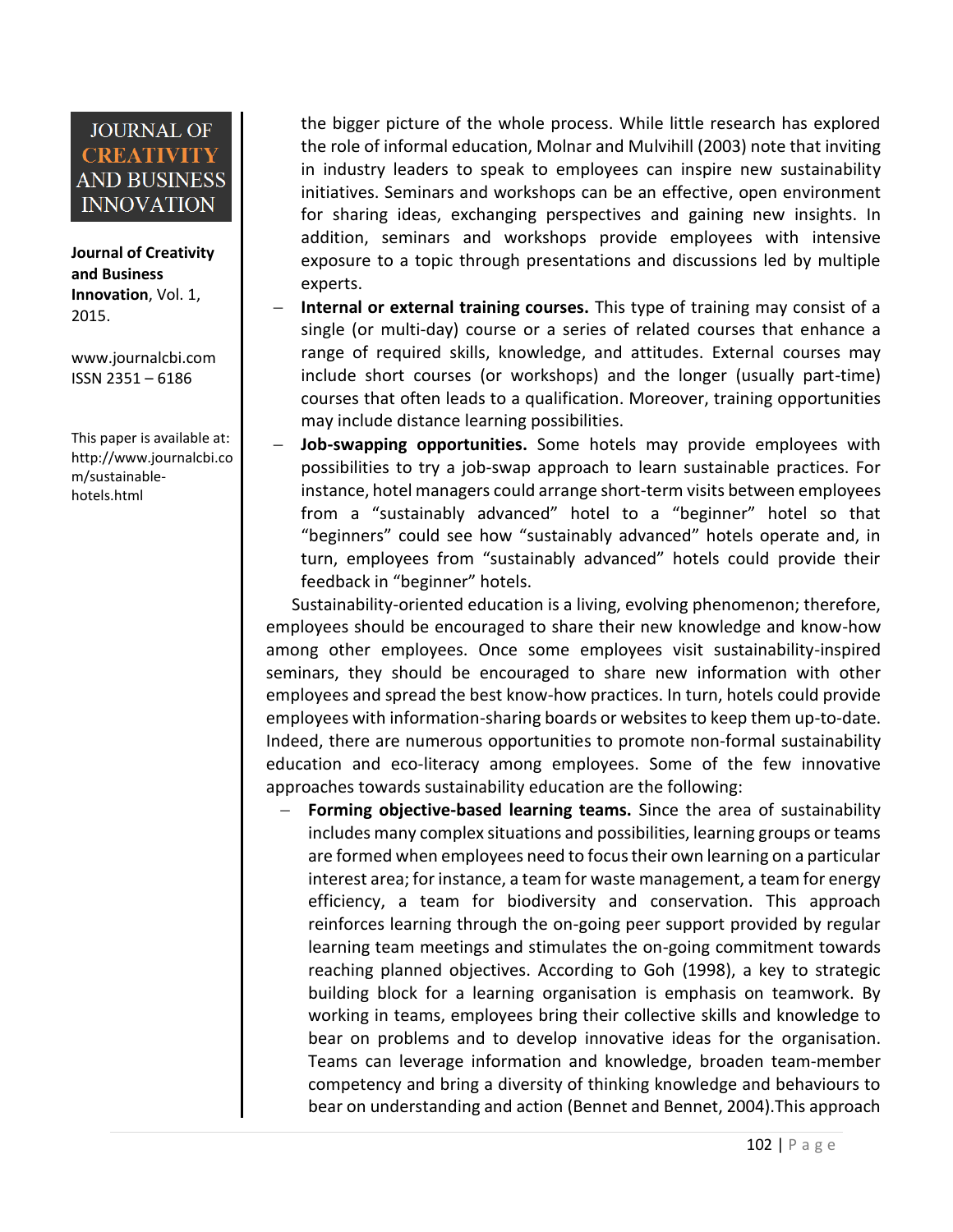**Journal of Creativity and Business Innovation**, Vol. 1, 2015.

[www.journalcbi.com](http://www.journalcbi.com/) ISSN 2351 – 6186

This paper is available at: [http://www.journalcbi.co](http://www.journalcbi.com/ideation-using-analogies.html) [m/sustainable](http://www.journalcbi.com/ideation-using-analogies.html)[hotels.html](http://www.journalcbi.com/ideation-using-analogies.html)

may be highly effective when hotels attempt to build sustainability-inspired teams which would act as change agents throughout the hotel.

- **Organizing structured information sharing sessions.** Information sharing sessions (forums, debates, and discussions) are meetings where employees gain and provide information, advice, know-how on particular areas of interest. The key element in this process is that employees are not passive listeners, but providers of information. Furthermore, such sessions may include external experts to share their expertise and know-how; nevertheless, employees are encouraged to provide their feedback and insights on new knowledge and ideas. The advantage of information sharing sessions may be a time-saving opportunity for employees to stay up-to-date and actively participate in the co-creating learning experience. In turn, this approach may serve as an orientation point for future learning needs and best-practice benchmarking opportunities. Clarke and Roome (1999) state that companies engage in knowledge sharing in order to inform, confirm and validate their own internal approaches to sustainability.
- **Self-directed learning.** Self-directed learning is a new approach in the context of organisational learning. It refers to such educational goals that an individual can pursue on their own. This approach implies employees may focus on developing specific areas according to their own needs, priorities and schedules. Furthermore, self-directed learning encompasses any training source and means where the learner has control over the process and resources, for instance, reading relevant books, articles, available online information, professional journals or magazines, taking online courses, attending seminars or workshops. Self-directed learning stimulates employees' knowledge of relevant sustainability-inspired issues, trends, challenges, and solutions. In this context we could mention a possibility to introduce an employee development plan. This plan could be a formal document that identifies specific learning and development goals of an employee. The manager and the employee may jointly develop this plan by including an outline and goals of employee training and competence development in order to achieve organisational sustainability-oriented goals. Such plans introduce an advantage of structured learning experiences linked to organisational needs, goals, and job requirements and, furthermore, they may function as a part of a formal career development program.

#### **Sustainable hotels as learning organisations**: **application of the learning organisation theory**

The learning organisation concept has been defined in various ways reflecting the divergent perspectives adopted by different researchers. In his book The Fifth Discipline, Peter Senge (1990, 1992) defined a learning organisation as "a place where people continually expand their capacity to create results they truly desire, where new and expansive patterns of thinking are nurtured, where collective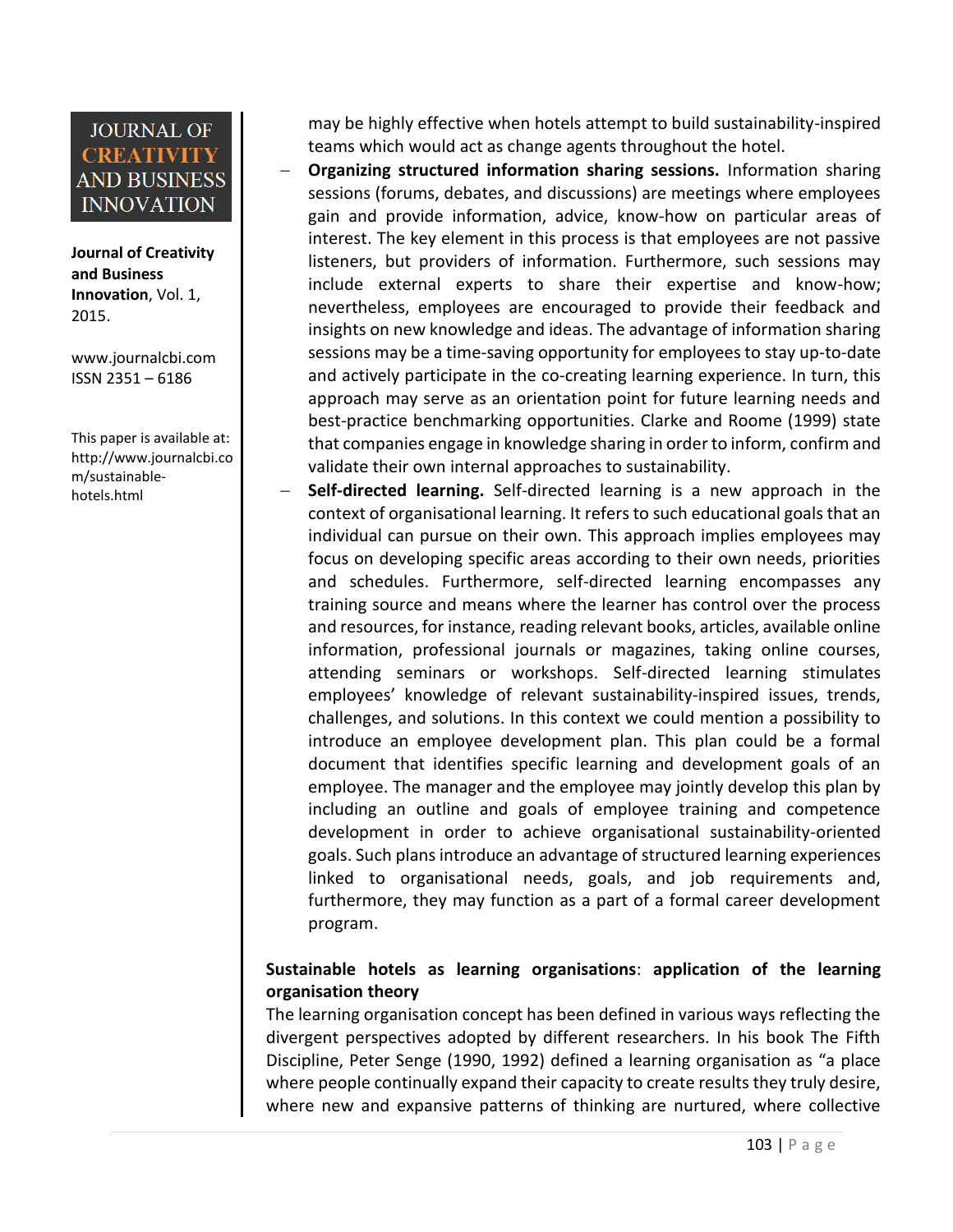**Journal of Creativity and Business Innovation**, Vol. 1, 2015.

[www.journalcbi.com](http://www.journalcbi.com/) ISSN 2351 – 6186

This paper is available at: [http://www.journalcbi.co](http://www.journalcbi.com/ideation-using-analogies.html) [m/sustainable](http://www.journalcbi.com/ideation-using-analogies.html)[hotels.html](http://www.journalcbi.com/ideation-using-analogies.html)

aspiration is set free and where people are continually learning how to learn". Garvin (1993) defines a learning organisation as an organisation skilled at creating, acquiring, and transferring knowledge, and at modifying its behaviour to reflect new knowledge and insights. It refers to such areas as systematic problem solving, experimentation with new approaches, learning from experience and history, learning from experience and best practices of others and transferring knowledge efficiently throughout the organisation. According to Goh (1998), an important if not essential part of a learning organisation is its ability to create new knowledge and to use it to capitalize on new opportunities open to the organisation. He further states that this requires questioning the current status quo and how things are done, which allows employees to bring new ideas into the organisation. From this review, it is argued that learning organisations have the following core strategic building blocks, which the authors of this paper apply to the hotel industry setting:

- **Mission and Vision** refers to clarity and employee support of the mission, strategy, and values of the organisation. This approach implies that hotel employees should have a clear understanding of sustainability-driven agenda in a hotel and its strategic pathway.
- **Leadership** refers to the leadership that is perceived as empowering employees, encouraging an experimenting culture, and showing strong commitment to the organisation. This approach implies that hotel employees need a strong visionary approach of a leader which could guide them.
- **Experimentation** refers to a strong culture of experimentation that is rewarded and supported at all levels in the organisation. This approach implies that hotel employees should be encouraged to share their sustainabilityinspired ideas and create new initiatives.
- **Transfer of knowledge** refers to the ability of an organisation to transfer knowledge within and from outside the organisation and to learn from it. This approach implies that hotel employees should be encouraged to seek new knowledge and know-how on sustainability issues and get involved in benchmarking best practices.
- **Teamwork and Cooperation** refers to the importance of teamwork and group problem solving as the mode of operation for developing innovative ideas. This approach implies that hotel employees should have an open and collaborative environment for developing new ideas and initiatives.

 Managers should also be willing to encourage individuals and teams to continuously improve work operations and try new ideas. This can be achieved by fostering a supportive learning environment which, according to Garvin (2008), has four distinguishing characteristics:

 **Psychological safety**. In order to learn, employees should not fear to disagree with colleagues or managers. Instead, they must be comfortable expressing their thoughts and showing their initiative and creative ideas.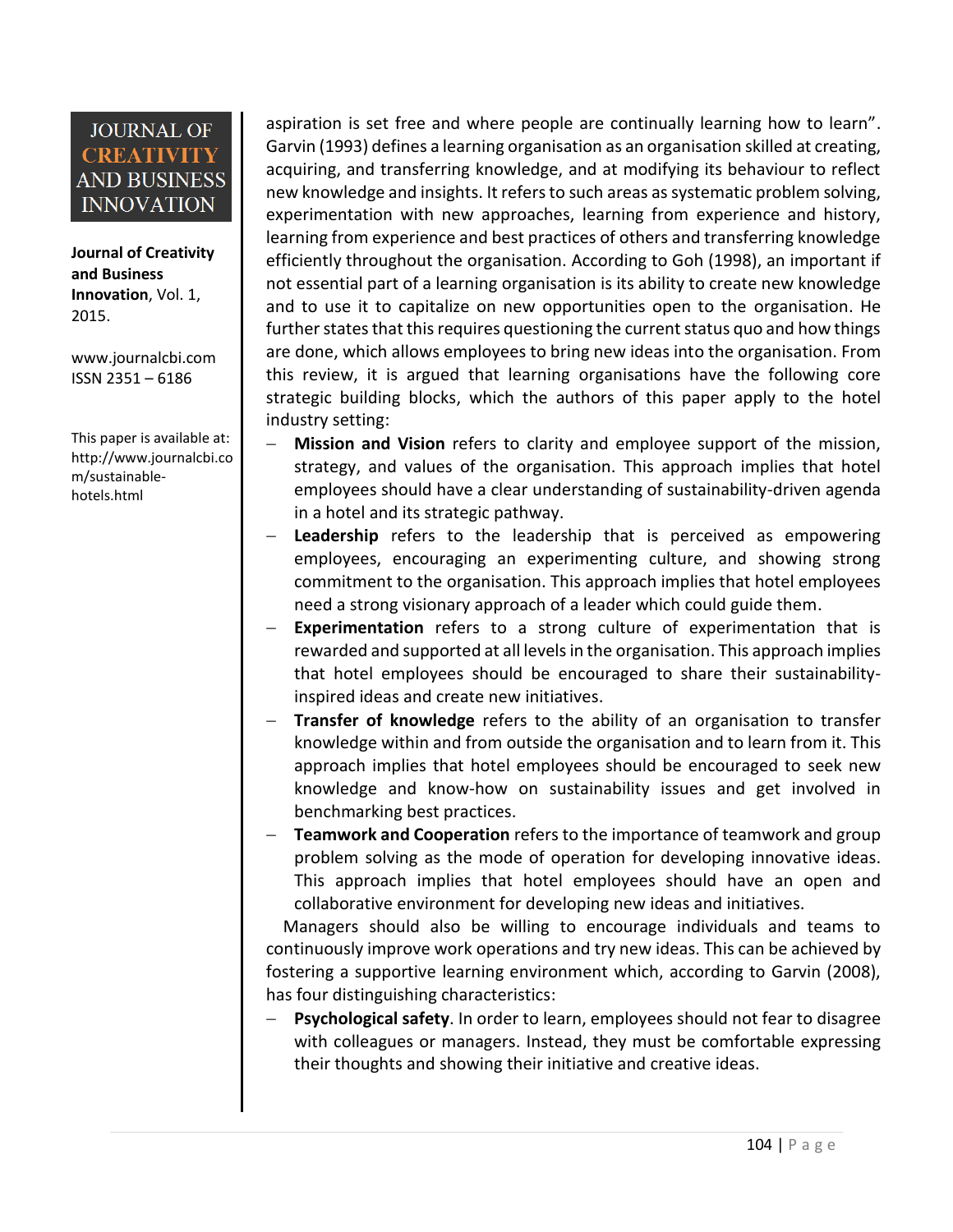**Journal of Creativity and Business Innovation**, Vol. 1, 2015.

[www.journalcbi.com](http://www.journalcbi.com/) ISSN 2351 – 6186

This paper is available at: [http://www.journalcbi.co](http://www.journalcbi.com/ideation-using-analogies.html) [m/sustainable](http://www.journalcbi.com/ideation-using-analogies.html)[hotels.html](http://www.journalcbi.com/ideation-using-analogies.html)

- **Appreciation of differences**. Learning occurs when people become aware of opposing ideas and appreciate different feedbacks. Recognizing the value of competing functional outlooks, viewpoints and alternatives worldviews increases energy and motivation, sparks fresh thinking and inspiration, and prevents conflict.
- **Openness to new ideas**. Learning is not only about correcting mistakes and solving problems, but also about adopting novel approaches and creative solutions. Employees should be encouraged to take initiative for promising creative possibilities.
- **Time for reflection**. When employees are too overstressed by work overload, their ability to think analytically and creatively is compromised. Supportive learning environments allow time for a pause and encourage thoughtful and mindful review of possible organisational progress and ideas.

 The process of building a learning organisation is a complex and multi-layered; however, once implemented, it provides employees with opportunities to unleash individual creativity and foster collective learning which are crucial for encouraging and developing innovation and rapid responsiveness to global competition (Millett, 1998). The learning organisation is continually getting 'smarter', because learning is planned, systematic and in alignment with the organisation's strategic goals. Therefore, such organisations will always be improving in its techniques, methods and technology. In fact, the learning organisation theory recognizes that organisations, including hotels, must discover their own solutions rather than borrow them. Redding (1997) argues that learning organisations manage to transform the abstract, fuzzy notion of the learning organisation into concrete, specific initiatives and measuring the results of these initiatives over time.

#### **Conclusions**

Sustainable organisations are learning organisations. Effective employee training plays a key role in implementing sustainability initiatives and strategies within organisations. Since hotel industry involves complex and multi-faceted sustainability issues that require much expertise and management know-how, employee involvement and engagement requires a far more structured educational approach, which could facilitate effective implementation of sustainability-driven objectives. The application of the learning organisation theory is a promising approach to promote effective and continuous hotel transformation towards sustainability goals. Hotels that manage to engage into the process of building a learning organisation develop their high potential and organisational capacity to foster collective learning, develop new competitive ideas and promote both individual and organisational creativity and inventiveness for effective responsiveness to emerging business needs.

 This paper covered the main aspects of non-formal employee training possibilities within emerging sustainable hotel industry. This first section of this article analysed different employee training and competence building possibilities